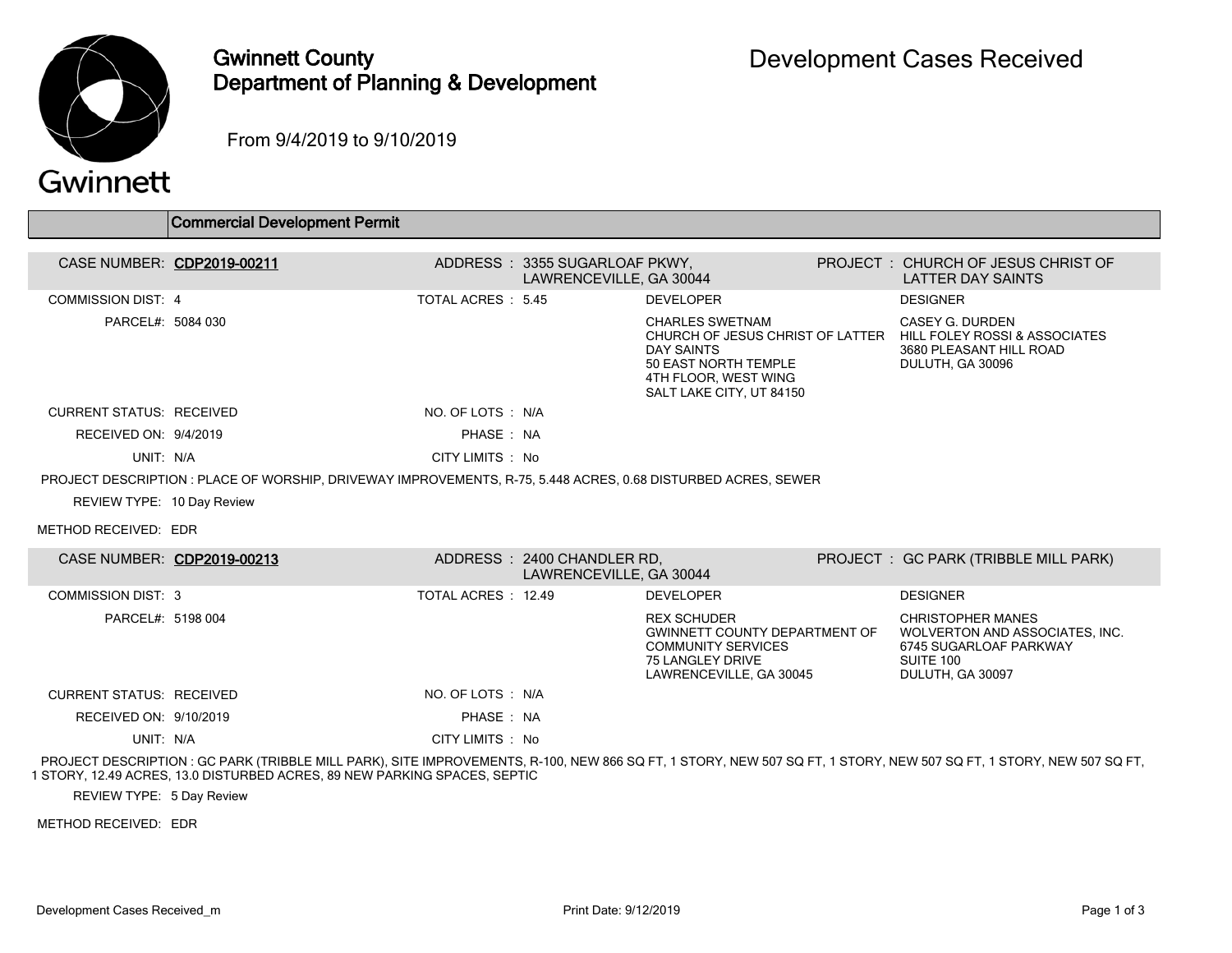|                                 | CASE NUMBER: CDP2019-00214                                                                                                                         |                      | ADDRESS: OAK GROVE RD (100 BLOCK),<br>LOGANVILLE, GA 30052 |                                                                                                                  | PROJECT : INDEPENDENCE SIDEWALK<br><b>EXTENSION</b>                                                                                   |
|---------------------------------|----------------------------------------------------------------------------------------------------------------------------------------------------|----------------------|------------------------------------------------------------|------------------------------------------------------------------------------------------------------------------|---------------------------------------------------------------------------------------------------------------------------------------|
| <b>COMMISSION DIST: 3</b>       |                                                                                                                                                    | TOTAL ACRES : 0.51   |                                                            | <b>DEVELOPER</b>                                                                                                 | <b>DESIGNER</b>                                                                                                                       |
| PARCEL#: 5165 043               |                                                                                                                                                    |                      |                                                            | <b>JEFF RANSOM</b><br>FORESTAR GROUP, INC.<br>3330 CUMBERLAND BOULEVARD<br><b>SUITE 275</b><br>ATLANTA, GA 30339 | <b>MATTHEW KACZENSKI</b><br>PLANNERS AND ENGINEERS<br>COLLABORATIVE<br>350 RESEARCH COURT<br>SUITE 200<br>PEACHTREE CORNERS, GA 30092 |
| <b>CURRENT STATUS: RECEIVED</b> |                                                                                                                                                    | NO. OF LOTS : N/A    |                                                            |                                                                                                                  |                                                                                                                                       |
| RECEIVED ON: 9/10/2019          |                                                                                                                                                    | PHASE: NA            |                                                            |                                                                                                                  |                                                                                                                                       |
| UNIT: N/A                       |                                                                                                                                                    | CITY LIMITS : No     |                                                            |                                                                                                                  |                                                                                                                                       |
|                                 | PROJECT DESCRIPTION : SIDEWALK EXTENSION, TND PER CIC2018-00001, 0.51 ACRES, 0.51 DISTURBED ACRES, SEWER                                           |                      |                                                            |                                                                                                                  |                                                                                                                                       |
| REVIEW TYPE: 5 Day Review       |                                                                                                                                                    |                      |                                                            |                                                                                                                  |                                                                                                                                       |
| METHOD RECEIVED: EDR            |                                                                                                                                                    |                      |                                                            |                                                                                                                  |                                                                                                                                       |
|                                 | CASE NUMBER: CDP2019-00215                                                                                                                         |                      | ADDRESS: 3579 CENTRAL PARK DR,<br>LOGANVILLE, GA 30052     |                                                                                                                  | PROJECT : CENTRAL PARK AMENITY                                                                                                        |
| <b>COMMISSION DIST: 3</b>       |                                                                                                                                                    | TOTAL ACRES: 2.62    |                                                            | <b>DEVELOPER</b>                                                                                                 | <b>DESIGNER</b>                                                                                                                       |
| PARCEL#: 5163 003               |                                                                                                                                                    |                      |                                                            | <b>CORBITT WOODS</b><br>CLAYTON PROPERTIES GROUP. INC.<br>5230 BELLEWOOD COURT<br>BUFORD, GA 30518               | <b>JIMMY BARGE</b><br>INSITE ENGINEERING. INC.<br>712 WILHAVEN COURT<br>LOGANVILLE, GA 30052                                          |
| <b>CURRENT STATUS: RECEIVED</b> |                                                                                                                                                    | NO. OF LOTS : N/A    |                                                            |                                                                                                                  |                                                                                                                                       |
| RECEIVED ON: 9/10/2019          |                                                                                                                                                    | PHASE: NA            |                                                            |                                                                                                                  |                                                                                                                                       |
| UNIT: N/A                       |                                                                                                                                                    | CITY LIMITS : No     |                                                            |                                                                                                                  |                                                                                                                                       |
|                                 | PROJECT DESCRIPTION: AMENITY AREA, OSC PER RZR2016-00014, NEW 1,734 SQ FT, 1 STORY, 2.62 ACRES, 1.63 DISTURBED ACRES, 24 NEW PARKING SPACES, SEWER |                      |                                                            |                                                                                                                  |                                                                                                                                       |
| REVIEW TYPE: 10 Day Review      |                                                                                                                                                    |                      |                                                            |                                                                                                                  |                                                                                                                                       |
| METHOD RECEIVED: EDR            |                                                                                                                                                    |                      |                                                            |                                                                                                                  |                                                                                                                                       |
| <b>TOTAL FOR:</b>               | <b>Commercial Development</b><br>Permit                                                                                                            | NO. OF CASES: 4      |                                                            | NO. OF LOTS: 0                                                                                                   | <b>TOTAL ACRES: 21.07</b>                                                                                                             |
|                                 | <b>Final Plat</b>                                                                                                                                  |                      |                                                            |                                                                                                                  |                                                                                                                                       |
| CASE NUMBER: FPL2019-00051      |                                                                                                                                                    |                      |                                                            | ADDRESS: 2925 BUFORD DR, BUFORD, GA 30519                                                                        | PROJECT : EXCHANGE AT GWINNETT PHASE 1                                                                                                |
| <b>COMMISSION DIST: 4</b>       |                                                                                                                                                    | TOTAL ACRES : 118.46 |                                                            | <b>DEVELOPER</b>                                                                                                 | <b>DESIGNER</b>                                                                                                                       |
|                                 | PARCEL#: 7146 004B                                                                                                                                 |                      |                                                            | GREER SCOGGINS                                                                                                   | STONEY ABERCROMBIE                                                                                                                    |
|                                 |                                                                                                                                                    |                      |                                                            | FUQUA ACQUISITIONS II, LLC<br>3575 PIEDMONT ROAD<br>FIFTEEN PIEDMONT CENTER<br>ATLANTA, GA 30305                 | <b>HAINES GIPSON &amp; ASSOCIATES</b><br>1550 NORTH BROWN ROAD<br>SUITE 100<br>LAWRENCEVILLE, GA 30043                                |
| <b>CURRENT STATUS: RECEIVED</b> |                                                                                                                                                    | NO. OF LOTS : 17     |                                                            |                                                                                                                  |                                                                                                                                       |
| RECEIVED ON: 9/6/2019           |                                                                                                                                                    | PHASE: 1             |                                                            |                                                                                                                  |                                                                                                                                       |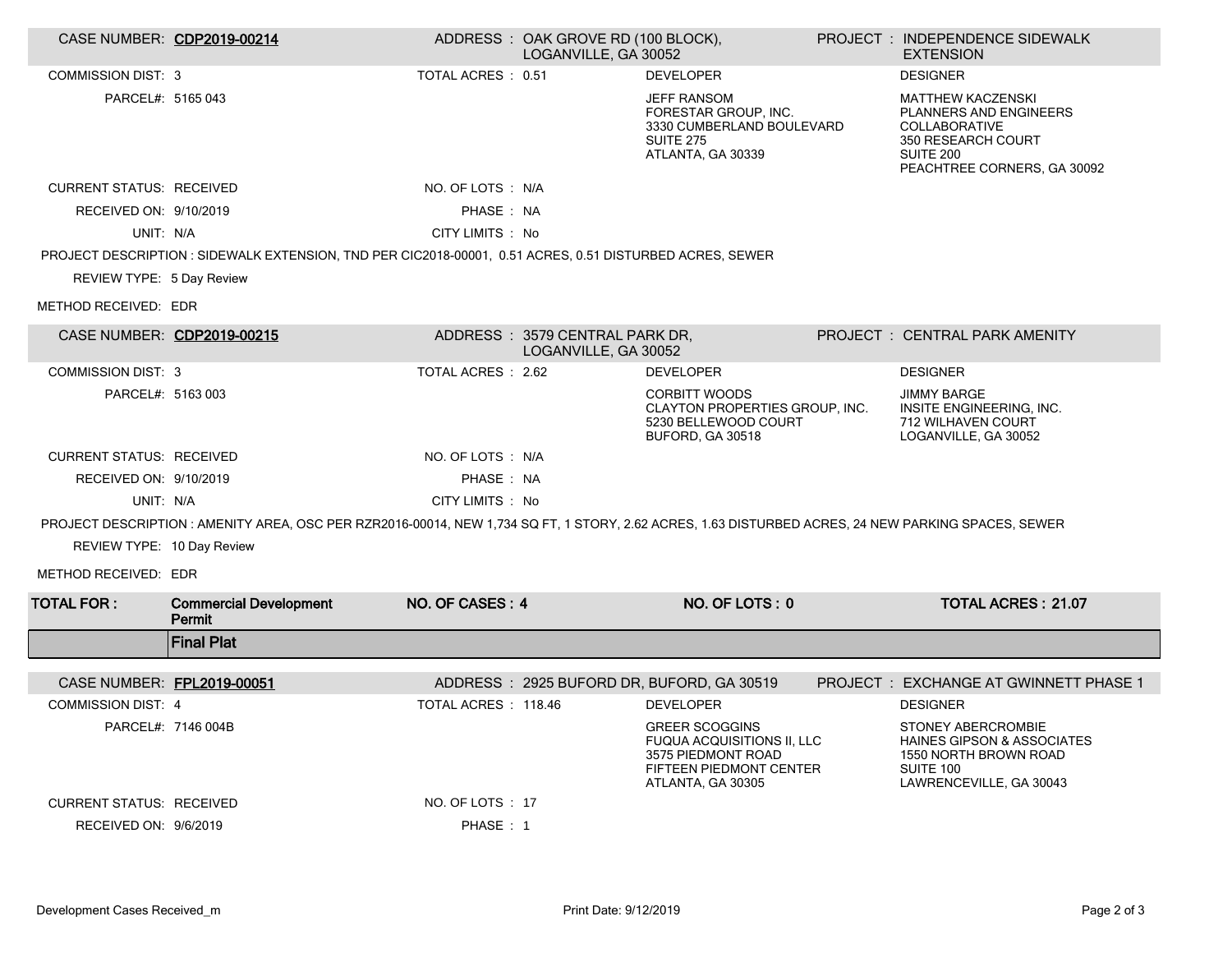| CASE NUMBER: FPL2019-00051                                                                                         |                                                                                                                                      |                    |                                                | ADDRESS: 2925 BUFORD DR, BUFORD, GA 30519                                                           |  | <b>PROJECT : EXCHANGE AT GWINNETT PHASE 1</b>                                                      |  |  |
|--------------------------------------------------------------------------------------------------------------------|--------------------------------------------------------------------------------------------------------------------------------------|--------------------|------------------------------------------------|-----------------------------------------------------------------------------------------------------|--|----------------------------------------------------------------------------------------------------|--|--|
| UNIT: N/A                                                                                                          |                                                                                                                                      | CITY LIMITS : No   |                                                |                                                                                                     |  |                                                                                                    |  |  |
|                                                                                                                    | PROJECT DESCRIPTION : COMMERCIAL FOR PLATTING ONLY, PHASE 1, MU-R PER RZC2018-00014 AND SUP2018-00049, 118.456 ACRES, 17 LOTS, SEWER |                    |                                                |                                                                                                     |  |                                                                                                    |  |  |
| REVIEW TYPE: 5 Day Review                                                                                          |                                                                                                                                      |                    |                                                |                                                                                                     |  |                                                                                                    |  |  |
| METHOD RECEIVED: EDR                                                                                               |                                                                                                                                      |                    |                                                |                                                                                                     |  |                                                                                                    |  |  |
|                                                                                                                    |                                                                                                                                      |                    |                                                |                                                                                                     |  |                                                                                                    |  |  |
| CASE NUMBER: FPL2019-00052                                                                                         |                                                                                                                                      |                    | ADDRESS : LEVEL CREEK RD, SUWANEE, GA<br>30518 |                                                                                                     |  | <b>PROJECT : LEVEL CREEK ESTATES PHASE 1A</b>                                                      |  |  |
| <b>COMMISSION DIST: 1</b>                                                                                          |                                                                                                                                      | TOTAL ACRES: 12.81 |                                                | <b>DEVELOPER</b>                                                                                    |  | <b>DESIGNER</b>                                                                                    |  |  |
| PARCEL#: 7289 017                                                                                                  |                                                                                                                                      |                    |                                                | <b>MATT HOLDER</b><br><b>CENTURY COMMUNITIES</b><br>3091 GOVERNORS LAKE DRIVE<br>NORCROSS, GA 30071 |  | <b>JAY HOPKINS</b><br><b>GASKINS ENGINEERING</b><br>1266 POWDER SPRINGS ROAD<br>MARIETTA, GA 30064 |  |  |
| <b>CURRENT STATUS. RECEIVED</b>                                                                                    |                                                                                                                                      | NO. OF LOTS : 21   |                                                |                                                                                                     |  |                                                                                                    |  |  |
| RECEIVED ON: 9/9/2019                                                                                              |                                                                                                                                      | PHASE: 1A          |                                                |                                                                                                     |  |                                                                                                    |  |  |
| UNIT: N/A                                                                                                          |                                                                                                                                      | CITY LIMITS : No   |                                                |                                                                                                     |  |                                                                                                    |  |  |
| PROJECT DESCRIPTION: SINGLE FAMILY SUBDIVIISON, PHASE 1A, R-75, 21 LOTS, 12.81 ACRES, 5.50 OPEN SPACE ACRES, SEWER |                                                                                                                                      |                    |                                                |                                                                                                     |  |                                                                                                    |  |  |
| REVIEW TYPE: 10 Day Review                                                                                         |                                                                                                                                      |                    |                                                |                                                                                                     |  |                                                                                                    |  |  |
| METHOD RECEIVED: EDR                                                                                               |                                                                                                                                      |                    |                                                |                                                                                                     |  |                                                                                                    |  |  |
| <b>TOTAL FOR:</b>                                                                                                  | <b>Final Plat</b>                                                                                                                    | NO. OF CASES: 2    |                                                | NO. OF LOTS: 38                                                                                     |  | <b>TOTAL ACRES: 131.27</b>                                                                         |  |  |
|                                                                                                                    |                                                                                                                                      |                    |                                                |                                                                                                     |  |                                                                                                    |  |  |
| <b>GRAND TOTALS</b>                                                                                                |                                                                                                                                      | NO. OF CASES: 6    |                                                | NO. OF LOTS: 38                                                                                     |  | TOTAL ACRES: 152.33                                                                                |  |  |